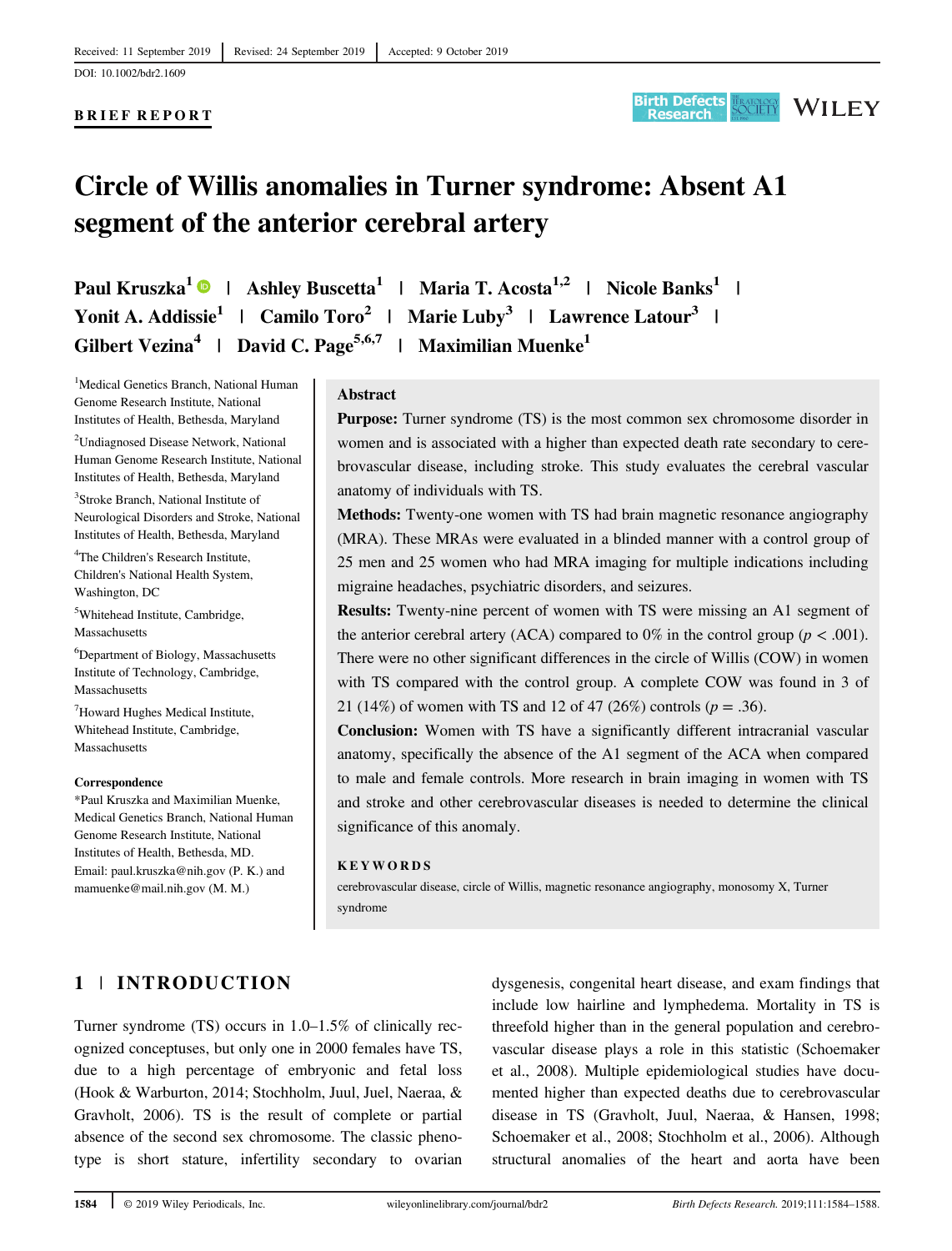KRUSZKA ET AL. **1585**<br>Research Society — WILEY 1585

thoroughly evaluated in TS, variants in the cerebral vascular anatomy are not well documented.

The circle of Willis (COW) is a cerebral vascular anastomosis at the base of the brain that provides for collateral circulation to the brain (Figure 1a). Blood supply to the brain is primarily divided into the anterior circulation and the posterior circulation. The anterior circulation originates from the internal carotid arteries (ICA) which supply the anterior cerebral arteries (ACA) and middle cerebral arteries; the posterior circulation originates from the vertebral arteries, which join to form the basilar artery, and again bifurcate to form the posterior cerebral arteries (PCA) (Figure 1b). The posterior communicating arteries (Pcom) function as anastomoses joining the anterior to the posterior circulation, and the anterior communicating artery (Acom) joins the left and right ACA.

The circle consists of the left and right A1 segments of the ACAs originating from the ICAs, the Acom, the left and right P1 segments of the PCAs originating from the basilar artery, and the left and right Pcoms joining the PCAs to the ICAs (Figure 1b). Normal variants in the COW, such as a "fetal" PCA with an absent P1 segment, are not uncommon and can result in an incomplete circle. In a large autopsy series of normal brains, a complete COW was found in only 52% of individuals, with the most common anomalies occurring in the Pcoms and Acoms (Alpers, Berry, & Paddison, 1959). In a more recent study of 111 healthy volunteers, only 42% of individuals had a complete COW (Krabbe-Hartkamp et al., 1998). Variants in the COW limit proximal pathways for collateral flow and may increase the propensity for infarction due to vascular occlusion.

In this study, we use cerebral magnetic resonance angiography (MRA) to compare the anatomy of the COW of TS patients to an age-matched control cohort of patients evaluated to rule-out acute stroke.

# 2 | MATERIALS AND METHODS

Twenty-one individuals with TS were evaluated at the Clinical Center at the National Institutes of Health (NIH) as part



FIGURE 1 (a) The circle of Willis is located at the base of the brain. (b) Arteries comprising the circle of Willis. (c) Schematic of a circle of Willis with a missing A1 segment of the anterior cerebral artery. (d) Magnetic resonance angiography of an individual with Turner syndrome and a missing A1 segment of the anterior cerebral artery (yellow arrow)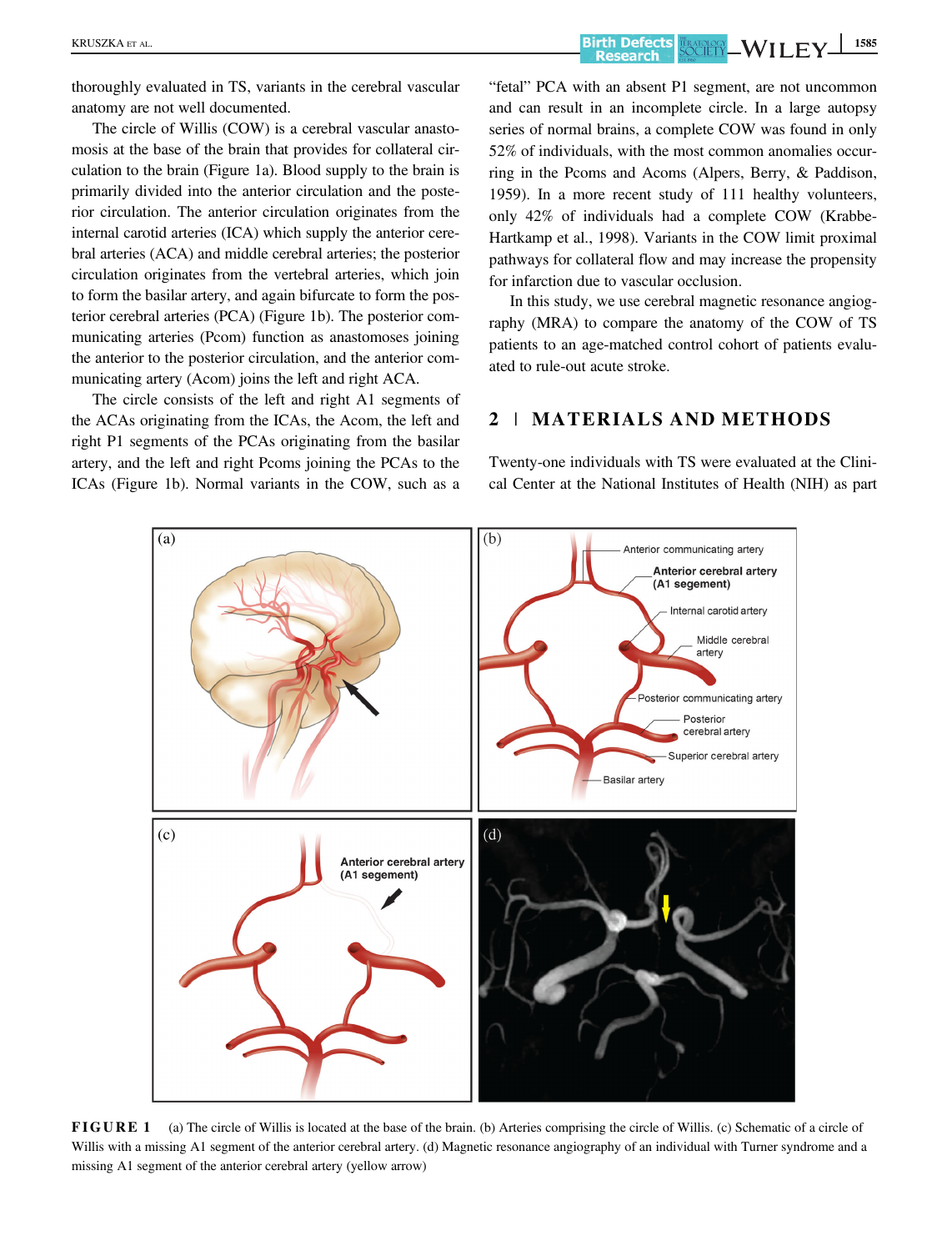of the Sex Chromosome Disorders Study (12-HG-0000). The evaluation included a physical exam (P.K., A.B., M.T.A., N.B.), a 200 metaphase karyotype, echocardiography, and 3-dimensional time-of-flight MRA of the cerebral vasculature.

A control cohort of 50 age-matched patients (25 males and 25 females) also underwent time-of-flight MRA as part of an evaluation to rule-out acute stroke and were selected from an existing de-identified, delinked dataset accessed under a "not human subjects" research determination. Both males and females were used as controls for the purpose of varying the chromosome X dosage. The etiology and final diagnosis for the control cohort were not stroke and are summarized in Table S1.

Multiple different 3T MRI systems were used (see Table S2 for cases and Table S3 for controls for model, manufacturer, and field strength used for each individual in this study); however, the parameters used to acquire the MRA were comparable. All identifiers were removed from the MRA images and replaced with randomly assigned new identification numbers, blinding TS versus control, and inferior to superior coverage of MRA images was standardized to maintain the blind. For all study participants, the field of view was set from the vertebrobasilar junction to the pons curve (approximately 6 cm) and the image slice thickness was set at 0.78 mm (mm). The blinded evaluators (G.V. and M.T.A.) were given four files for each participant: (a) 76 axial slices at a thickness of 0.78 mm, (b) a reformatted axial view with a maximum intensity projection (MIP) of 10 mm and 29 slices, (c) spin view with maximum MIP with 80 frames for a  $180^\circ$  horizontal rotational view, (d) tumble view with maximum MIP, 80 frames and  $180^\circ$  of vertical rotation.

In this study, two scores were possible for cerebral arteries: "absent" or "present." In previous studies, the category of hypoplastic cerebral arteries has been used for diameters less than 0.8–1.0 mm (Alpers & Berry, 1963; Krabbe-Hartkamp et al., 1998). Krabbe-Hartkamp et al. considered hypoplastic cerebral arteries to be in the same category as absent arteries for study classification purposes; whereas, Shaban et al. grouped hypoplastic and intact arteries in the same category (Shaban et al., 2015). Similar to the Shaban study which studied acute ischemic stroke and its association with the A1 segment of the ACA, the present study considered hypoplastic arteries as intact. Statistical analysis was completed using Microsoft Excel and the Fisher exact test.

## 3 | RESULTS

Twenty-one women with TS were recruited for this study and underwent brain MRA and clinical evaluation (Table S1 summarizes cohort and Table S2 characterizes the participants individually). The average age of these women was 45 years with a range of 27–71 years, and the majority of women were Caucasian (Table S2). Table S1 shows a summation of the characteristics of cases and controls. For women with TS, 38% had a bicuspid aortic valve and 33% had coarctation of the aorta. The most common risk factor for atherosclerotic disease was hypertension in 38% of the women with TS. Table S2 lists each woman with TS individually, her karyotype, and echocardiography results; 19 of 21 (90%) of the women with TS were 45,X (non-mosaic based on analysis of 1,000 metaphase karyotypes). Three controls were discarded due to excess motion artifacts of the brain MRAs, leaving 47 for analysis. Migraine headache and psychiatric indications were the most common diagnoses in the control group (Tables S1 and S3). The controls were age matched resulting in similar mean ages and age ranges for cases and controls (Table S1).

Table 1 shows the summation of MRA analysis. The most significant finding is the absence of the A1 segment of the ACA in 6 of 21 (29%) women with TS and 0 of 47 of the controls  $(p < .001)$  (see Figure 1c shows a schematic of the missing A1 segment and Figure 1d shows an MRA with the A1 segment absent). However, the proportion of subjects with variants in the communicating arteries did not differ between TS and control. The Acom was absent in 2 of 21 (10%) women with TS and 9 of 47 (19%) of controls  $(p = .48)$ ; and, the Pcom was absent in similar fractions of TS cases and controls: 12 of 21 (57%) and 29 of 47 (62%), respectively. Every woman with TS and a missing A1 segment of the ACA had an intact Acom, allowing for collateral circulation to the contralateral COW (Table S2). As seen in Table 1, there were no statistical differences in fraction of complete COWs or the number of anomalies between women with TS and total controls, male controls or female controls. In women with TS, 3 of 21 (14%) had a complete COW compared with 26% of controls ( $p = .36$ ). Tables S2 and S3 list the results for each case and control, respectively.

Table S2 shows the chest MRA and echocardiogram results for each individual with TS. Evaluating for correlation between heart malformations and COW anomalies, three of six individuals with missing A1 segments had bicuspid aortic valves compared to five of nine individuals with intact A1 segments ( $p = .64$ ; Fisher exact test). For coarctation of the aorta, three of six individuals with missing A1 segments had coarctation of the aorta compared to four of nine individuals with intact A1 segments ( $p = .62$ : Fisher exact test). Interestingly, only two individuals had intact COWs and both of these individuals have tricuspid aortic valves and did not have coarctation of the aorta (Table S2).

Two of the individuals with TS (number 4036 and 4077 in Table S2) are sisters, both with 45,X and cleft palate. However, their COW anatomies are not similar; individual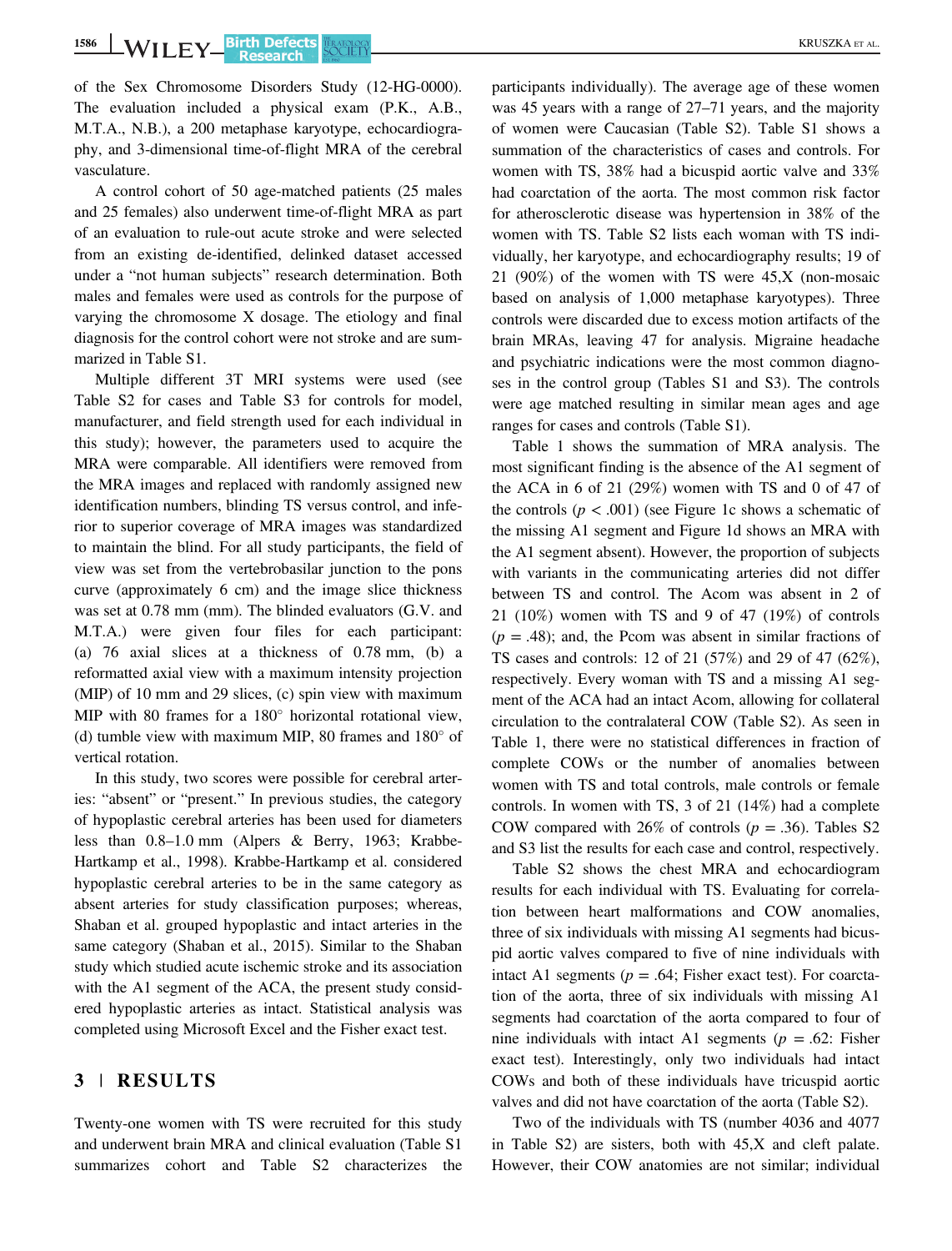### TABLE 1 Magnetic resonance angiography findings

| $\tilde{\phantom{a}}$    | <u>.</u>                |                               |                                    |                               |                                                                    |
|--------------------------|-------------------------|-------------------------------|------------------------------------|-------------------------------|--------------------------------------------------------------------|
|                          | <b>TS</b><br>$(n = 21)$ | <b>Controls</b><br>$(n = 47)$ | <b>Male</b><br>controls $(n = 22)$ | Female<br>controls $(n = 25)$ | <b>Fisher exact</b><br>test (total; males;<br>females) $(p$ value) |
| Anomalous vessel         |                         |                               |                                    |                               |                                                                    |
| Acom absent              | 2                       | 9                             | 3                                  | 6                             | .48; 1.0; .26                                                      |
| ACA A1 segment<br>absent | 6                       | $\theta$                      | $\overline{0}$                     | $\overline{0}$                | $-.01; .01; .01$                                                   |
| Pcom absent              | 12                      | 29                            | 15                                 | 14                            | .79; .54; 1.00                                                     |
| PCA P1 segment absent    | 7                       | 6                             | 3                                  | 3                             | .09; .16; .15                                                      |
| COW anomalies            |                         |                               |                                    |                               |                                                                    |

Abbreviations: ACA, anterior cerebral artery; Acom, anterior communicating artery; COW, circle of Willis; PCA, posterior cerebral artery; Pcom, posterior communicating artery; TS, Turners syndrome.

One absent vessel 6 17 9 8 Two absent vessels 9 15 7 8 Three absent vessels 3 3 3 1 2 2

Complete COW 3 12 5 7 .36; .70; .31

4036 has an absent A1 segment on the left side and her sister has both A1 segments present.

# 4 | DISCUSSION

In this study, we document the anatomy of the COW using 3D time-of-flight MRA of 21 women with TS and compare to 47 age-matched control males and females. As noted in previous studies, the anterior and Pcom were the most commonly missing or dysplastic (Alpers et al., 1959). Here we find that a high proportion of women with TS, 6 of 21 (29%), was missing an A1 segment of the ACA compared to none of 47 controls ( $p < .001$ ).

In the general population, an absent or dysplastic COW artery is common, especially the Pcom (Alpers et al., 1959; Krabbe-Hartkamp et al., 1998). In the present study, only 26% of controls and 14% of women with TS had complete COWs, with the most common anomaly being an absent Pcom  $(57 \text{ and } 62\% \text{ in cases and controls, respectively}).$ However, missing the A1 segment of the ACA is unusual. In 350 normal brain autopsies, Alpers et al. found no absent A1 segments and found "string-like" vessels (less than 1 mm in external diameter) in eight (2%) individuals (Alpers et al., 1959). In another study of 150 healthy volunteers, 6.7% of the cohort had dysplastic or missing (a distinction between hypoplasia and absent arteries was not made) A1 segments of the ACA (Krabbe-Hartkamp et al., 1998).

The significance of an absent A1 segment is not clear. It has been known for decades that an incomplete COW is associated with ischemic stroke. Alpers and Berry demonstrated that there was an increase in COW anomalies in 194 individuals with ischemic stroke compared to 350 normal brains at

autopsy: normal circles were found in 52% of unaffected brains in contrast to 33% with ischemia (Alpers & Berry, 1963). In 75 cases and 100 controls using transcranial colorcoded duplex ultrasonography, Hoksbergen et al. showed that a nonfunctional anterior collateral pathway in the COW was found in 33% of cases and 6% of controls  $(p < .001)$ (Hoksbergen et al., 2003). More specific to this study, in individuals with ischemic stroke and patent ICA, Chuang et al. found absent or hypoplastic A1 segments in 15% of cases, compared to 4.3% of controls (Chuang, Liu, Pan, & Lin, 2007). In this study, the majority of individuals with A1 segment interruptions (71.4%) had ipsilateral striatal lacunar infarctions (Chuang et al., 2007). In contrast, in a study of 1,146 patients with acute ischemic stroke, 5.6% has absent A1 segments, but compared to the others, there was no difference in stroke severity or side of stroke (Shaban et al., 2015).

As noted earlier, there is some evidence that COW anomalies, especially the anterior circulation anomalies, are associated with the increased risk of ischemic stroke in the general population. Although in our small cohort of 21 women with TS, there were no reported ischemic strokes, larger studies have shown an increased risk of cerebrovascular events in women with TS. In a study of 594 women with TS over a period of 10 years, there were seven cases of cerebrovascular disease when only 2.71 were expected (95% confidence interval [CI] 1.04–5.33) (Gravholt et al., 1998). In a larger Denmark analysis  $(n = 781)$ , there were four deaths due to cerebrovascular disease when only 1.8 were expected (95%CI 0.6–5.66) (Stochholm et al., 2006). In a study of 3,439 individuals with TS in Great Britain, the standardized mortality ratio (ratio of observed to expected deaths) for cerebrovascular disease was 3.9 (95% CI 2.6–5.9)  $(p \lt 0.001)$  and absolute excess risk (expected